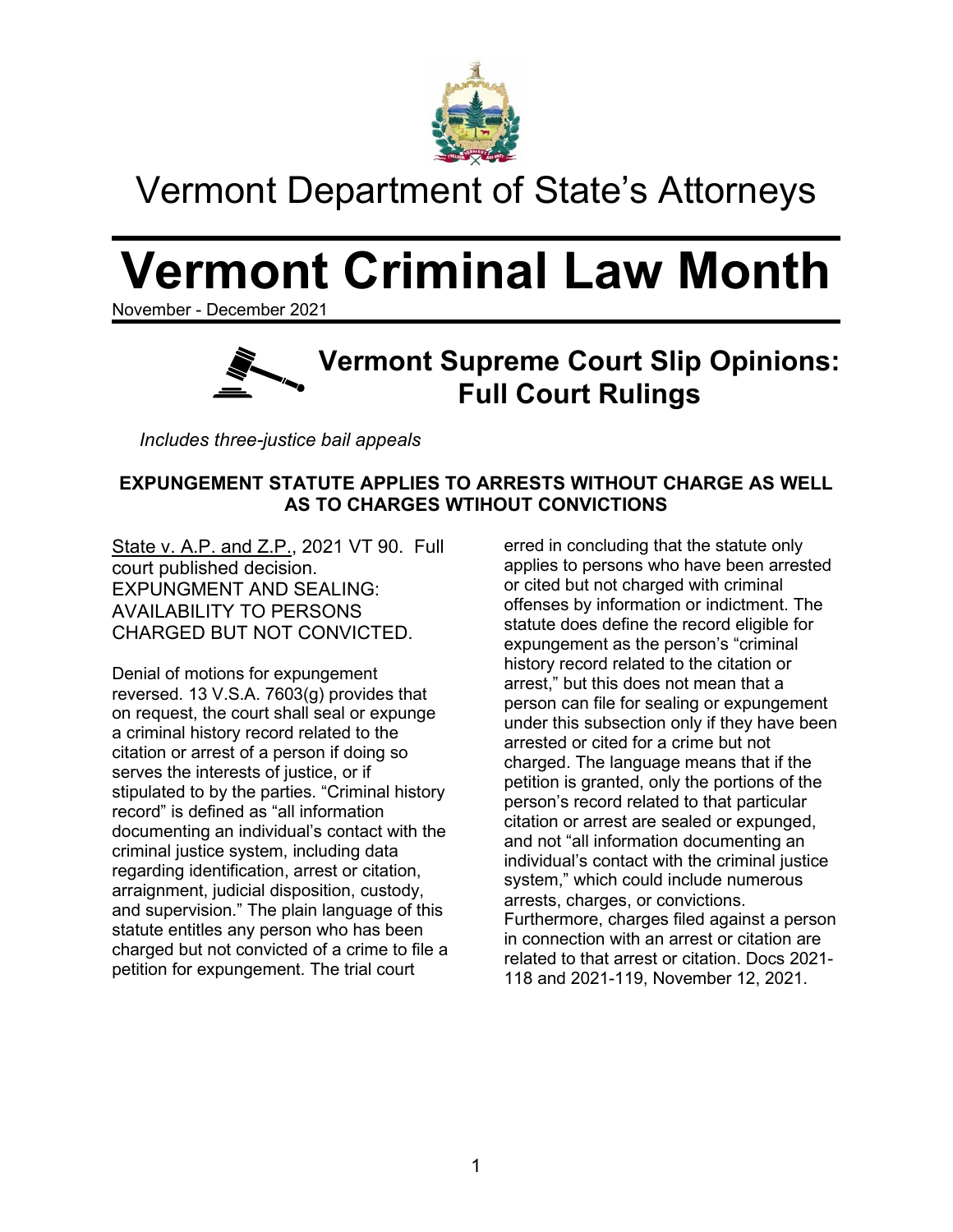## **PCR RULING STRIKING PLEA AGREEMENT DOES NOT REINSTATES CHARGES THAT HAVE SINCE BEEN EXPUNGED PER A DEFERRED SENTENCE**

In re Shannon, 2021 VT 91. JURISDICTION FOR POST-CONVICTION RELIEF: CHARGES EXPUNGED UNDER DEFERRED SENTENCE AGREEMENT.

Full court published opinion. State's appeal of PCR ruling denied. The petitioner entered into a plea agreement in 2014, pursuant to which he pleaded no contest to three felonies and received a sentence of one to five years; and no contest on ten additional charges, for which the petitioner received deferred sentences. A subsequent PCR petition based upon ineffective assistance of counsel (he was mistakenly led to believe that he faced a habitual offender sentence enhancement if he went to trial) was successful and the PCR court struck the convictions for which the petitioner had entered pleas. By this time the petitioner had successfully completed the terms of probation for the deferred sentence charges and they had been

expunged. The trial court ordered that the three remaining charges be vacated and retried, but left the ten deferred sentence expungements intact. The State appealed this ruling, arguing that under contract law the petitioner materially breached the plea agreement when he sought post-conviction relief. As a result, the State argued, the petitioner should be placed in the same position he was in before the plea agreement, with all thirteen charges reinstated. But the trial court did not have statutory jurisdiction to review the ten charges for which the petitioner had completed the terms of his deferred sentence because he was not in custody under sentence for those charges. The petitioner was never "under sentence" for the deferred sentence charges. The State's contract theory does not permit another outcome. The PCR court cannot expand its statutorily based jurisdiction to include the charges for which the petitioner received and completed a deferred sentence. Doc. 2021-VT 91, November 19, 2012.

### **ORDER HOLDING DEFENDANT WITHOUT BAIL MUST ARTICULATE SOME LEGITIMATE GOVERNMENT INTEREST IN DETAINING DEFENDANT**

State v. Rivera-Martinez, 2021 VT 96. HOLD WITHOUT BAIL: SUFFICIENCY OF EVIDENCE OF GUILT; STANDARD OF CONSENT FOR SEXUAL ASSAULT; EXERCISE OF DISCRETION.

Three-justice bail appeal. Order denying the defendant bail pursuant to 13 VSA 7553 affirmed. 1) The State met its burden to show that the evidence of guilt is great with respect to the charge of attempted sexual assault. The defendant argued that the State had not shown that the act of attempting to place his finger in the complainant's vagina while she slept was without consent because, he claims, the

victim's "grinding" was tantamount to consent. But the evidence indicated that the complainant woke up to the defendant digitally penetrating her vulva and that before he was able to put his finger all the way in, she woke up and pulled his hand out of her pants and told him no. The defendant argued that the State could not show that he reasonably should have known that the complainant was asleep, and therefore did not act in violation of 13 VSA 3252(a)(4) (sexual act with another person, and defendant knows or reasonably should have known that the other person was asleep, unconscious, or otherwise unaware). But the defendant was not charged under this section; he was charged with violation of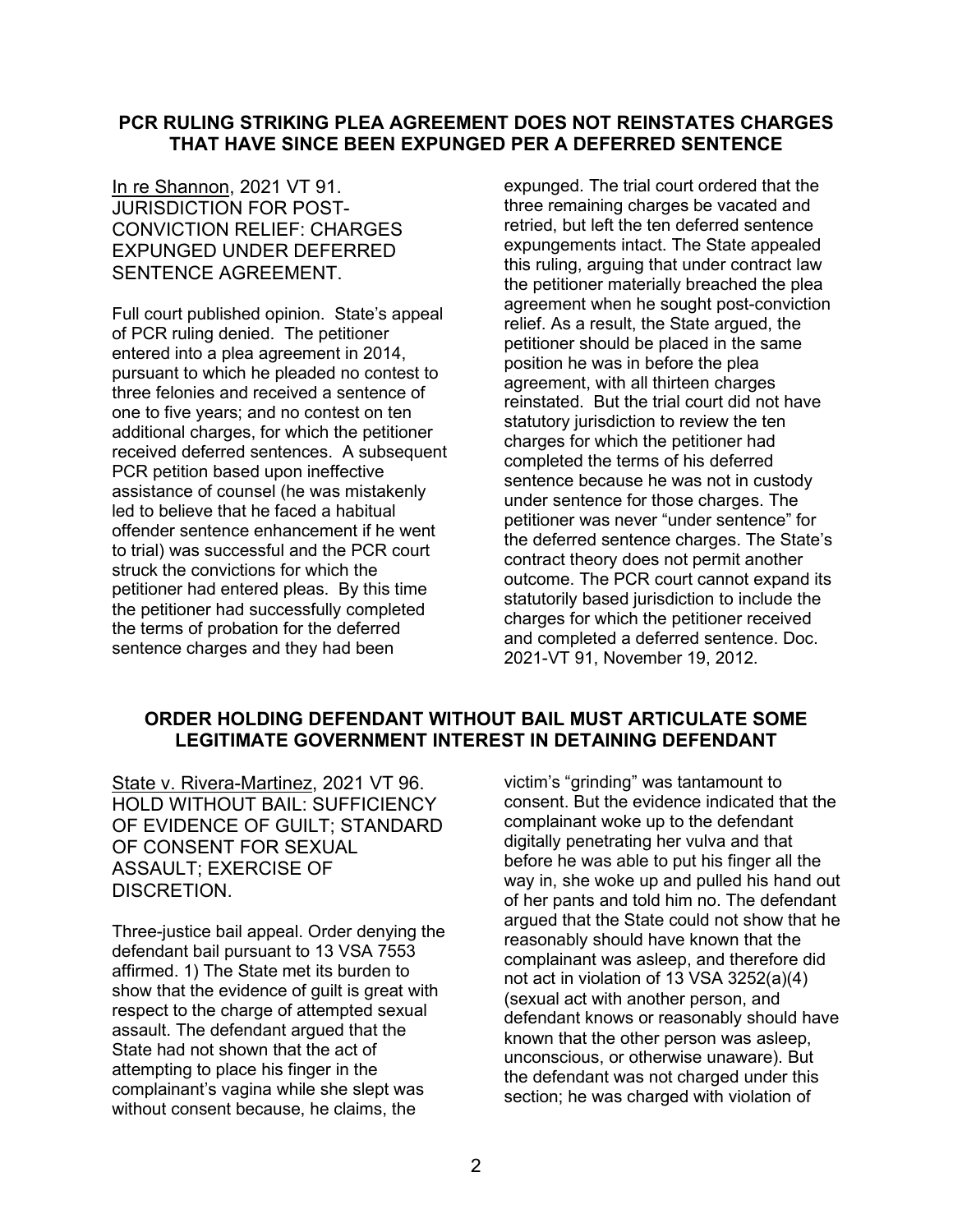3252(a)(1), sexual assault without the consent of another person, which requires an affirmative, unambiguous, and voluntary agreement to engage in a sexual act. The evidence here supports the court's finding that the evidence is great that the complainant never consented under this definition. 2) The court did not need to decide if the evidence was great as to the other charge, a completed sexual assault, because the evidence was great as to the attempted sexual assault charge, which alone allows for a hold without bail. 3) To hold without bail, the trial court must articulate some legitimate government interest in detaining the defendant so this Court can be assured that the defendant is

not being arbitrarily detained. In exercising this discretion the trial court may look to the factors listed in Section 7554, but the court need not recite each of those factors. The court here did not abuse its discretion. It never explicitly announced that it was looking to the 7554 factors, but considered them in its analysis. The court looked at the evidence of the defendant's family ties, his history of violating abuse prevention orders and court-ordered conditions of release, the seriousness of the charges, and the fact that no conditions of release could mitigate the risk of danger to the complainant because of the defendant's unwillingness to abide by restrictive court orders. Doc. 21- AP-287, December 21, 2021.

## **DEFENDANT'S FAILURE TO TIMELY FILE OPPOSITION TO STATE'S MOTION FOR SUMMARY JUDGMENT IN PCR WAIVED ANY OBJECTIONS TO SUMMARY JUDGMENT FOR THE STATE**

In re Piquette, 2021 VT 95. POST-CONVICTION RELIEF: WAIVER BY FAILURE TO FILE OPPOSITION TO MOTION FOR SUMMARY JUDGMENT.

Full court published decision. Summary judgment for the State in a petition for postconviction relief affirmed. The defendant was convicted of aggravated sexual assault and domestic assault. In his petition, he claimed that his attorney had failed to communicate to him a plea offer from the State. The State filed a motion for summary judgment. The court granted the petitioner three extensions of time to respond to the State's motion, the last of which expired in January, 2020 with no opposition filed. On October 13, 2020, the court granted the State's motion. The next day the petitioner filed a motion to set aside the judgment, and filed an opposition memorandum to

summary judgment on the day after that. On March 29, 2021, the court denied the motion to set aside the judgment, finding in part that no miscarriage of justice would result from its denial. On April 2, 2021, the petitioner appealed from the October 13, 2020 ruling, but did not challenge the March 29, 2021, order denying his motion to set aside the judgment. The petitioner waived the arguments made on appeal by failing to timely file a response to the State's summary judgment motion. Furthermore, the petitioner did not appeal the court's order denying his motion to set aside the judgment and reopen proceedings, and made no argument that the court abused its discretion in doing so. The petitioner's claims would not be reviewed on appeal because he waived them when he failed to respond to the summary judgment motion. Doc. 2021-072, December 17, 2021.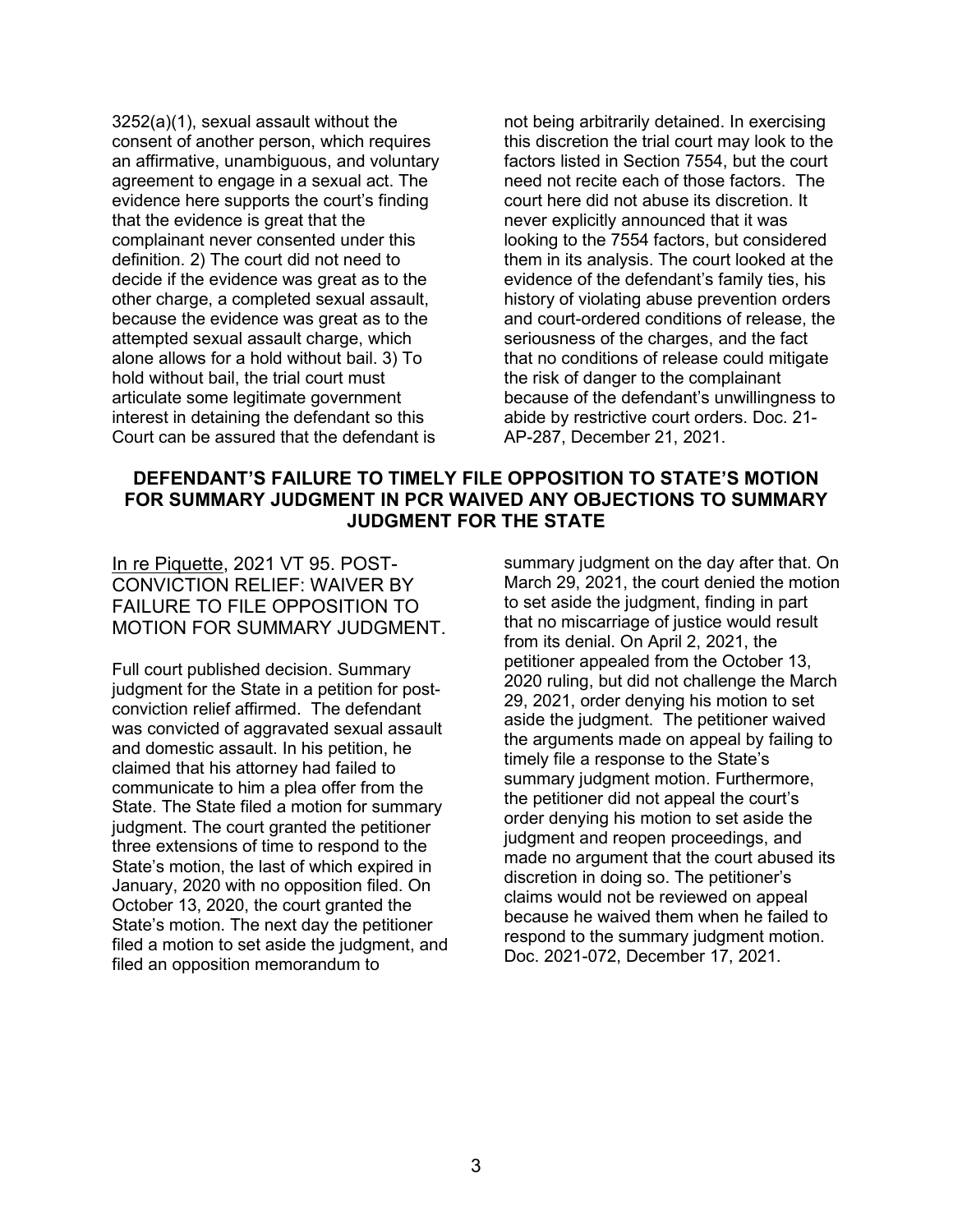## **Vermont Supreme Court Slip Opinions: Three-Justice Entry Orders**

#### **FACTUAL BASIS DOES NOT REQUIRE SPECIFICITY CONCERNING HOW DEFENDANT'S ACTS WERE PART OF A COMMON SCHEME AND PLAN**

State v. Pickard, three-justice entry order. PLEA PROCEEDING: FACTUAL BASIS, EXPLANATION OF ELEMENTS: FAILURE TO ENLARGE UPON "COMMON SCHEME AND PLAN" ELEMENT. MOTION TO WITHDRAW PLEA: NO ABUSE OF DISCRETION IN DENIAL.

Guilty plea affirmed in sexual assault of a minor. 1) The defendant's change of plea was not lacking an adequate factual basis where the State explained that he was charged with engaging in a sexual act with the victim and that that "happened more than once during that time frame and the multiple times were a part of his common scheme and plan." More specificity concerning how the acts constituted a common scheme and plan were not required. The defendant admitted that he had engaged in this behavior, which involved both a series of exertions of power and a similar method of assault on the same

victim. 2) Nor did the change of plea fail adequately to explain the common-schemeor-plan element. This is not a case where the court completely failed to discuss an essential element of the charge, or where the record does not support an inference that the defendant understood the charge. 3) The trial court did not abuse its discretion in denying the defendant's motion to withdraw his plea. The pleas were entered knowingly and voluntarily; the trial court did not find credible the defendant's claim that at the time of the change of plea he was suffering a panic attack and did not understand what he was doing; and the fact that the defendant later denied having planned or thought about the sexual abuse while being interviewed during his psychosexual abuse was not grounds for finding an abuse of discretion since the defendant did not refer to this report or the statements within it in his motion or at the hearing on the motion. Doc. 2021-009, November 19, 2021.

## **TRIAL COURT'S REMARKS ABOUT ARBITRARINESS OF SENTENCING NOT CONSIDERED IN REVIEW OF SENTENCING IN ANOTHER MATTER**

State v. Hill, three-justice entry order. SENTENCING: ABUSE OF DISCRETION – STATEMENTS BY TRIAL COURT IN A DIFFERENT PROCEEDING. JUDICIAL NOTICE.

Imposition of sentence pursuant to plea agreement for second-degree arson, reckless endangerment, providing false information to a police officer, negligent operation, and driving with a suspended license, affirmed. The defendant argued that the trial court's agreement with the State's Attorney's assertions about the arbitrariness of sentencing in Vermont, made during a proceeding in a different matter, demonstrated that the trial court sentenced the defendant while under a misapprehension concerning the effect of the sentence, and thus abused its discretion. The Court refused to consider the transcript in an unrelated case as it did not contain any judicially noticeable or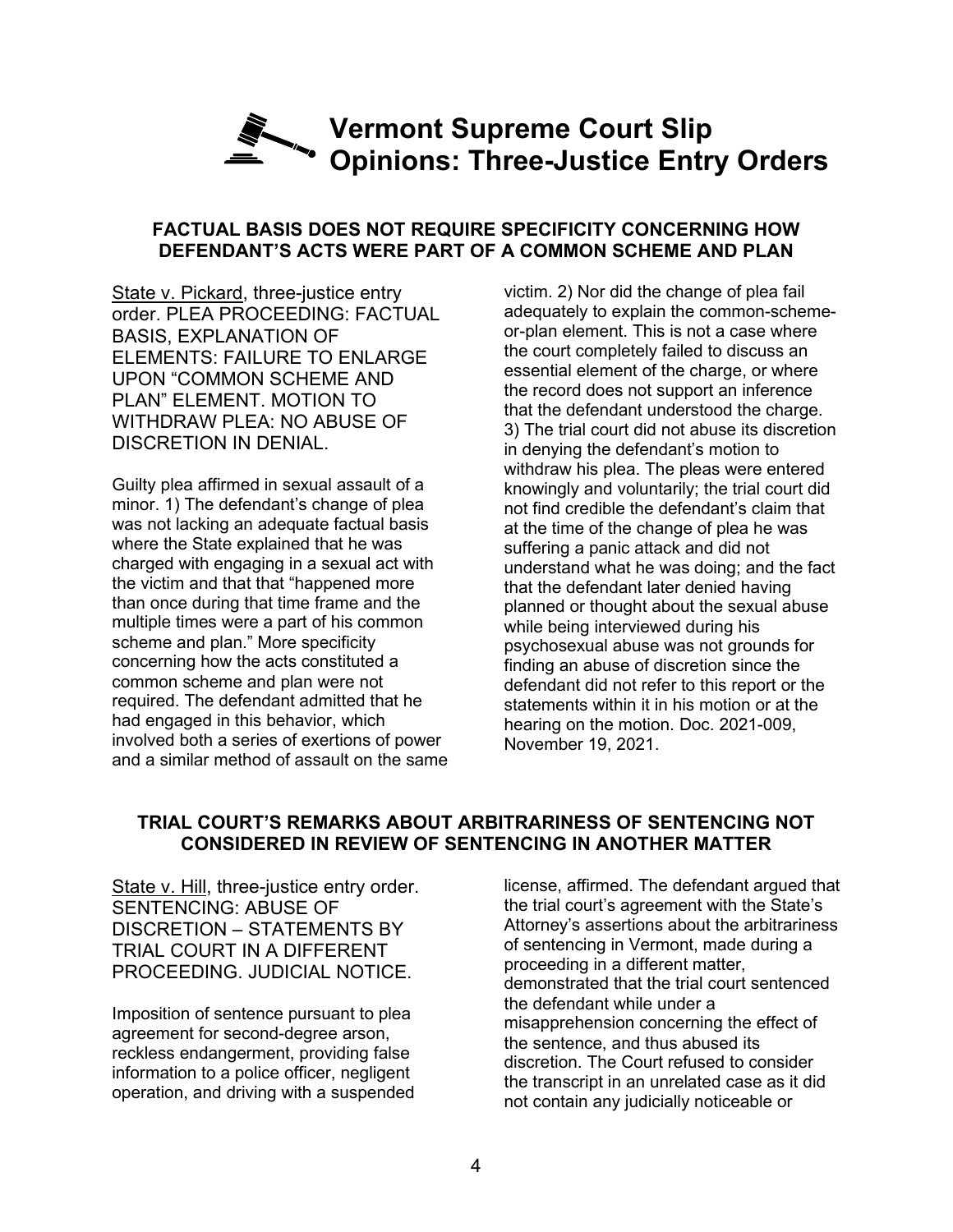adjudicative facts which this Court could take judicial notice of. In any event, the defendant's argument is belied by the record, which shows that the court inquired in great detail of DOC employees about the amount of time the defendant would actually serve given various programming options available to him, and also explained its own understanding of that information. Doc. 2021-069, November 19, 2021.

## **PCR COURT'S FINDING THAT PETITIONER WAS MENTALLY COMPETENT AT TIME OF CHANGE OF PLEA WAS NOT AN ABUSE OF DISCRETION**

In re Bedell, three-justice entry order. POST-CONVICTION RELIEF: FACTUAL BASIS; COMPETENCY; ARGUMENTS BYPASSED ON DIRECT APPEAL.

Judgment for the State in post-conviction relief affirmed. In 1997 the petitioner pleaded guilty to one count of sexual assault on a child with an agreed sentence of six to thirty-five years. 1) Under the law applicable at the time of petitioner's changeof-plea colloquy, Rule 11(f) was satisfied if there was substantial compliance with its requirements, and the substantialcompliance standard was met if a defendant or a defendant's attorney stipulated to the factual basis. Although the criminal court in this case did not recite the factual basis or recite the statutory charge, the PCR court found that petitioner did not express any confusion regarding the charge. Moreover, both petitioner and his counsel affirmatively indicated that there was a factual basis for the charge. Therefore, there was a factual basis for the charge and there was no Rule 11(f) violation. 2) Petitioner appears to assert that he was not competent to plead

guilty because he was having a mentalhealth crisis or was under the influence of drugs. The PCR court did not credit these claims, finding that although petitioner had consumed narcotics and sleep aids the day before and had a history of mental health issues, he was competent at the time of the plea change. In a PCR proceeding, "[w]e will not disturb the findings if they are supported by any credible evidence, and even when the evidence is conflicting, we defer to the trial court's judgment." Here, the court's findings regarding petitioner's competence are supported by the evidence submitted in the PCR proceeding, 3) Petitioner argues that the sexual-assault charge was invalid because the sexual contact was consensual either because he was married to his daughter or because he had a right to engage in sexual acts with his daughter. These arguments could have been brought on direct appeal, and petitioner has failed to demonstrate that he did not deliberately bypass them. Therefore, they are not properly raised in this PCR appeal. November 19, 2021, Doc. 2021- 101.

[https://www.vermontjudiciary.org/sites/defau](https://www.vermontjudiciary.org/sites/default/files/documents/eo21-101.pdf) [lt/files/documents/eo21-101.pdf](https://www.vermontjudiciary.org/sites/default/files/documents/eo21-101.pdf)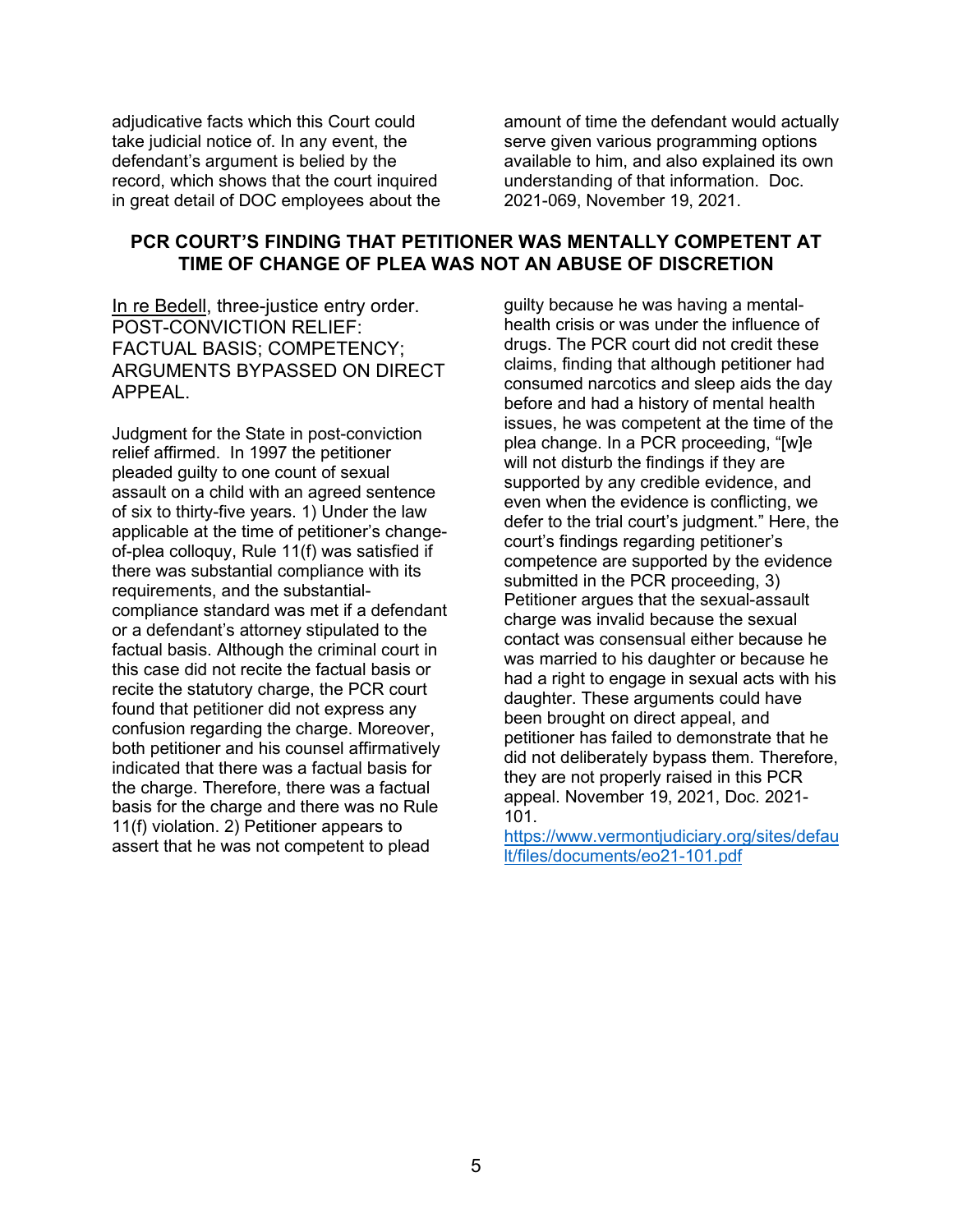## **Vermont Supreme Court Slip Opinions: Single Justice Bail Appeals**

## **CHALLENGE TO SIXTY-DAY HOLD WITHOUT BAIL MOOT AFTER EXPIRATION OF SIXTY DAYS**

State v. Pat Wright, single justice bail appeal. BAIL APPEAL: MOOTNESS.

Appeal from order holding defendant without bail pursuant to 13 V.S.A. 7553a is moot. Because sixty days have passed since the hold without bail order, the defendant is entitled to a bail hearing. Defendant's only available relief in this

appeal is a remand for the trial court to hold a hearing and set bail. Here, an intervening event, the expiration of the sixty-day period, has rendered the appeal moot because defendant is now entitled to that same relief under § 7553b. The Court therefore dismisses the appeal as moot. Doc. 21-AP-253, November 19, 2021. [https://www.vermontjudiciary.org/sites/defau](https://www.vermontjudiciary.org/sites/default/files/documents/eo21-253_0.pdf)

[lt/files/documents/eo21-253\\_0.pdf](https://www.vermontjudiciary.org/sites/default/files/documents/eo21-253_0.pdf)



Vermont Rule of Criminal Procedure has been amended to add subsection (d):

(d) Amendment of Indictment or Information or Indictment During Trial. If no additional or different offense is charged and if substantial rights of the defendant are not prejudiced, the court may permit an indictment or information or indictment to be amended at any time after trial has commenced and before verdict or finding for any purpose, including cure of the following defects of form: (1) any misspelling, grammatical, or typographical error; (2) misjoinder of offenses or defendants; (3) misstatement of the time or date of an offense if not an essential element of the offense; (4) inclusion of an unnecessary allegation; (5) failure to negate any excuse, exception, or proviso contained in the definition of the offense; (6) use of alternative or disjunctive allegations.

According to the Reporter's Notes, Subdivision (d) has been added "to address amendment of an information or indictment prior to trial, including but not limited to late-stage amendments that may be authorized in the period when a case has been scheduled for final pre-trial conference, jury selection, and trial. In the latter circumstance, concerns may be invoked both as to prevention of prejudice to a defendant and effective administration of justice, in terms of the court's docket management and reasonable progression of long-pending cases to trial. While added subdivision (d) does not prescribe specific criteria for the court's consideration in granting or denying pretrial amendment of an information, as is the case for amendments which occur during trial, the defendant is nonetheless protected by constitutional safeguards. State v. Beattie, 157 Vt. 162, 170, 596 A.2d 919, 924 (1991) (citing Reporter's Notes, V.R.Cr.P. 7(d) as stating: "The right to amend prior to trial remains subject . . . to the constitutional requirement that the defendant receive fair notice of the charge."). The added subdivision adopts a requirement of arraignment on an amended or added charge "without unreasonable delay." … Ultimately, "whether the amendment is sought by the prosecutor during the trial, or prior thereto, the test is the same.